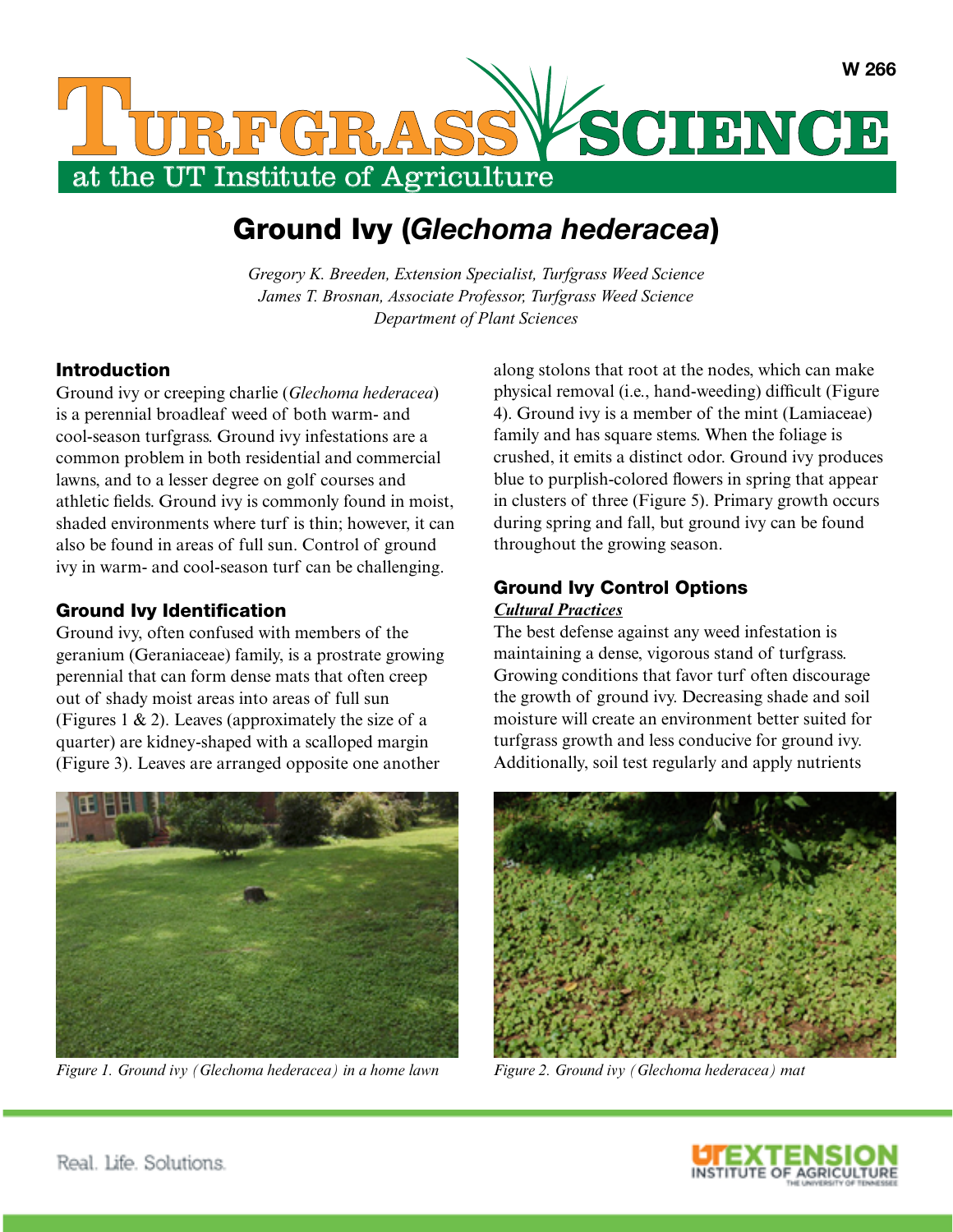

according to soil test recommendations. While cultural practices can be used to help discourage ground ivy infestations, they will not provide complete control. Herbicide applications will be required for complete eradication.



*Figure 3. Ground ivy (Glechoma hederacea) leaves Figure 4. Ground ivy (Glechoma hederacea) stolons* 

#### *Herbicide Options*

There are no preemergence herbicides for control of ground ivy; sequential applications of postemergence herbicides are required to achieve effective control. Herbicides containing three or more phenoxy (or phenoxy-type) herbicides can be used to control

|                  |                                         | Rate/ac                                                                                   | <b>Turf Species</b>                                                                                            |
|------------------|-----------------------------------------|-------------------------------------------------------------------------------------------|----------------------------------------------------------------------------------------------------------------|
| <b>Blindside</b> | metsulfuron + sulfentrazone             | $3.25 - 10$ oz.                                                                           | Kentucky Bluegrass, Tall Fescue, Bermudagrass, Zoysiagrass,<br>Centipedegrass                                  |
| Celsius          | thiencarbazone + iodosulfuron + dicamba | 2.5-3.75 oz.                                                                              | Bermudagrass, Zoysiagrass, Centipedegrass                                                                      |
| Confront         | triclopyr + clopyralid                  | $1-2$ pts.                                                                                | Kentucky Bluegrass, Fine Fescue, Tall Fescue, Perennial Ryegrass,<br>Bermudagrass, Zoysiagrass, Centipedegrass |
| Drive XLR8       | quinclorac                              | 2 qts.                                                                                    | Kentucky Bluegrass, Fine Fescue, Tall Fescue, Perennial Ryegrass,<br>Bermudagrass, Zoysiagrass,                |
| Escalade II      | $2,4-D + flux$ fluroxypyr + dicamba     | $2-3$ pts.                                                                                | Kentucky Bluegrass, Fine Fescue, Tall Fescue, Perennial Ryegrass,<br>Bermudagrass, Zoysiagrass                 |
| Manor            | metsulfuron                             | $0.125 - 1$ oz.                                                                           | Kentucky Bluegrass, Fine Fescue, Bermudagrass, Zoysiagrass,<br>Centipedegrass                                  |
|                  |                                         | $2-3$ pts.                                                                                | Kentucky Bluegrass, Fine Fescue, Tall Fescue, Perennial Ryegrass,<br>Bermudagrass, Zoysiagrass                 |
| Momentum fx2     | $2,4$ -D + triclopyr + fluroxypyr       | 3-4 pts.                                                                                  | Kentucky Bluegrass, Fine Fescue, Tall Fescue, Perennial Ryegrass,<br>Bermudagrass, Zoysiagrass, Centipedegrass |
| Monument         | trifloxysulfuron                        | $0.53$ oz.                                                                                | Bermudagrass, Zoysiagrass                                                                                      |
| Onetime          | quinclorac + MCPP + dicamba             | 64 oz.                                                                                    | Kentucky Bluegrass, Fine Fescue, Tall Fescue, Perennial Ryegrass,<br>Bermudagrass, Zoysiagrass,                |
| Powerzone        | carfentrazone + MCPA + MCPP + dicamba   | 2-4 pts.                                                                                  | Kentucky Bluegrass, Fine Fescue, Tall Fescue, Perennial<br>Ryegrass, Bermudagrass, Zoysiagrass                 |
|                  |                                         | <b>Product Name Active Ingredients</b><br>Millennium Ultra 2 2,4-D + clopyralid + dicamba |                                                                                                                |

#### **Table 1. Postemergence herbicides for Ground ivy (***Glechoma hederacea***) control**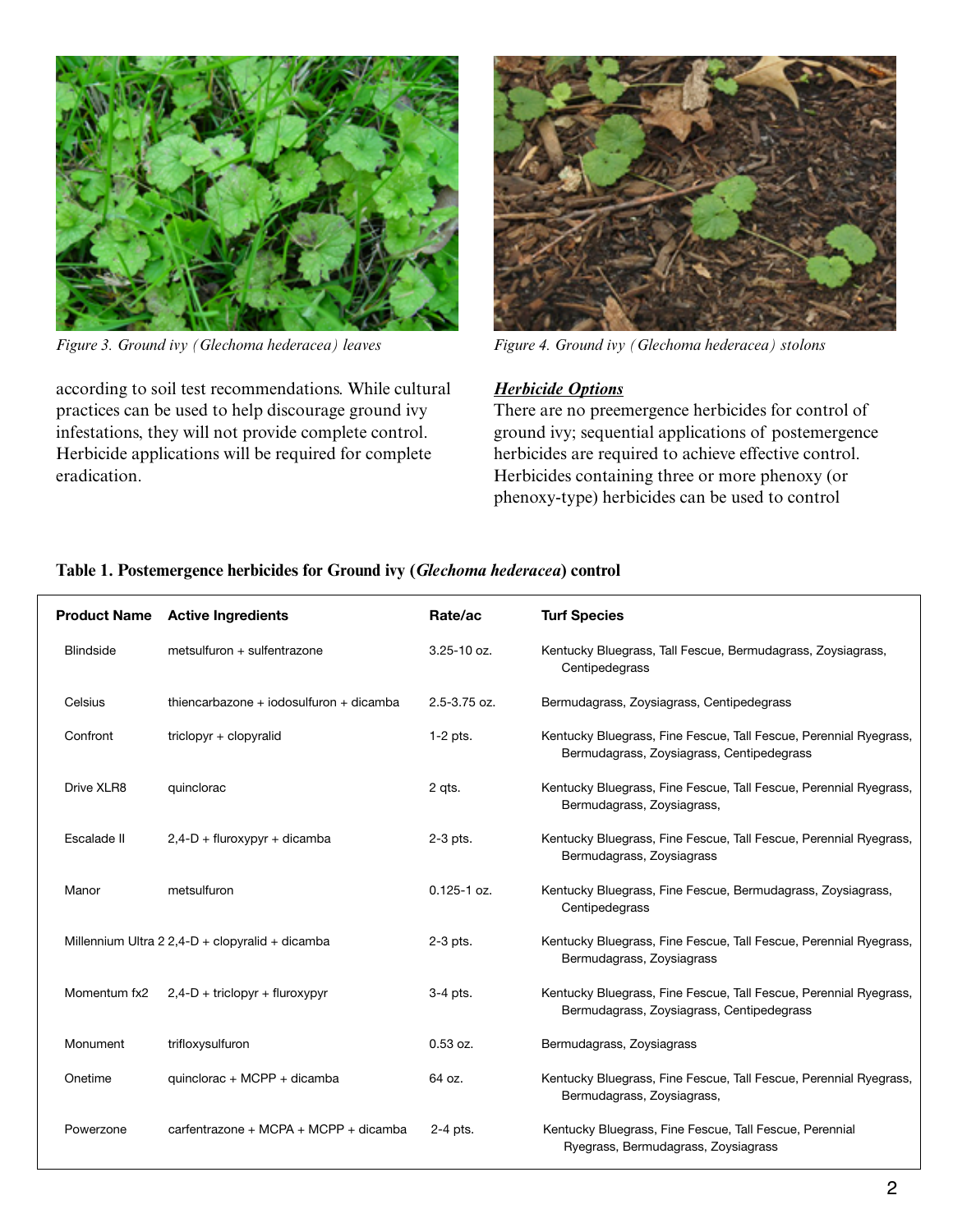

*Figure 5. Ground ivy (Glechoma hederacea) flowers*

ground ivy in established turf. Additionally, herbicides containing the active ingredients fluroxypyr, quinclorac or metsulfuron (alone and in mixtures) have performed well in research at the University of Tennessee. Fluroxypyr can be found in herbicides such as Spotlight (fluroxypyr) and Escalade (fluroxypyr, 2,4-D and MCPP), while quinclorac can be found in herbicides such as Drive XLR8 (quinclorac) and Solitare (quinclorac and sulfentrazone). Metsulfuron

can be found in Manor (metsulfuron) and Blindside (metsulfuron and sulfentrazone). See Table 1 for a complete list of herbicides active against ground ivy. Again, sequential applications may be needed for complete control.

### Final Thoughts

Ground ivy control in established turf can be difficult. Improving cultural practices and applying sequential applications of postemergence herbicides will often be required to provide effective control.

Always refer to the product label for specific information on proper product use, tank-mix compatibility and turfgrass tolerance. Mention of trade names or commercial products in this publication is solely for the purpose of providing specific information and does not imply recommendation or endorsement by the University of Tennessee Institute of Agriculture. For more information on turfgrass weed control, visit the University of Tennessee's turfgrass weed science website, [tennesseeturfgrassweeds.org](http://tennesseeturfgrassweeds.org).

| <b>Product Name</b>                                                            | <b>Active Ingredients</b>                      | Rate/ac               | <b>Turf Species</b>                                                                                            |
|--------------------------------------------------------------------------------|------------------------------------------------|-----------------------|----------------------------------------------------------------------------------------------------------------|
| $Q-4$                                                                          | quinclorac + sulfentrazone + $2,4-D$ + dicamba | 7-8 pts.              | Kentucky Bluegrass, Fine Fescue, Tall Fescue, Perennial<br>Ryegrass, Bermudagrass, Zoysiagrass (Dormant)       |
| Solitare                                                                       | quinclorac + sulfentrazone                     | 16-32 oz.             | Kentucky Bluegrass, Fine Fescue, Tall Fescue, Perennial<br>Ryegrass, Bermudagrass, Zoysiagrass, Centipedegrass |
| Speedzone                                                                      | carfentrazone + $2,4$ -D + MCPP + dicamba      | $3-5$ pts.            | Kentucky Bluegrass, Fine Fescue, Tall Fescue, Perennial<br>Ryegrass, Bermudagrass, Zoysiagrass                 |
| Spotlight                                                                      | fluroxypyr                                     | $0.67 - 2.5$ pts.     | Kentucky Bluegrass, Fine Fescue, Tall Fescue, Perennial<br>Ryegrass, Bermudagrass, Zoysiagrass, Centipedegrass |
| <b>SquareOne</b>                                                               | carfentrazone + quinclorac                     | 8-18 oz.              | Kentucky Bluegrass, Fine Fescue, Tall Fescue, Perennial<br>Ryegrass, Bermudagrass, Zoysiagrass, Centipedegrass |
| Surge                                                                          | sulfentrazone + $2,4-D$ + MCPP + dicamba       | $3-4$ pts.            | Kentucky Bluegrass, Fine Fescue, Tall Fescue, Perennial<br>Ryegrass, Bermudagrass, Zoysiagrass                 |
| Three-way Selective,<br>Trimec Classic,<br>Trimec Southern,<br>Triplet, Others | $2.4-D + MCPP + dicamba$                       | Product-<br>Dependent | Product-Dependent                                                                                              |

#### **Table 1. Postemergence herbicides for Ground ivy (***Glechoma hederacea***) control** *(continued)*